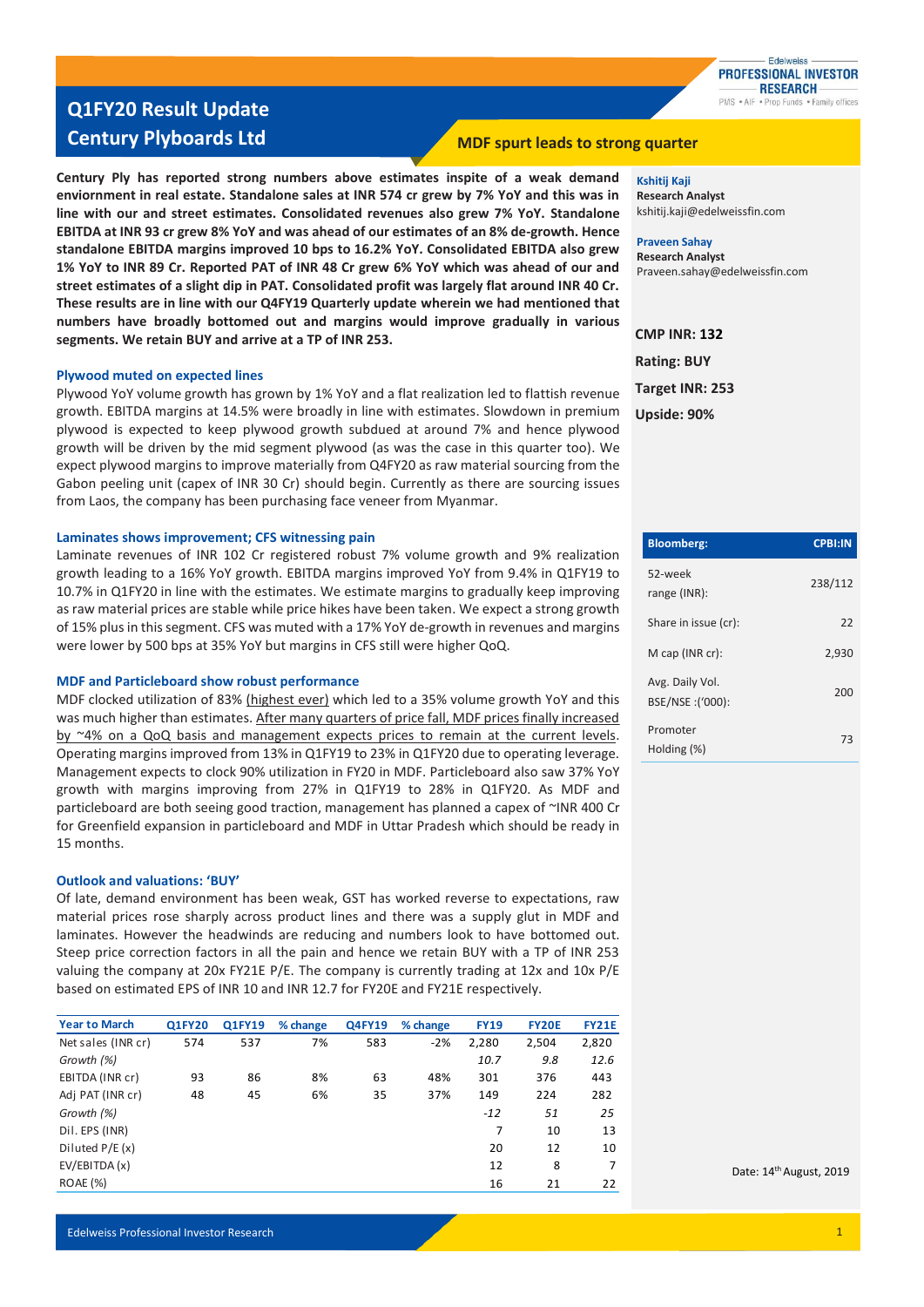## Q1FY20 Result Highlights **Century Plyboards Ltd.**

| <b>Particulars</b>            | <b>Q1FY20</b> | <b>Q1FY19</b> | % change  | <b>Q4FY19</b> | % change | <b>FY19</b> | <b>FY20E</b> | <b>FY21E</b> |
|-------------------------------|---------------|---------------|-----------|---------------|----------|-------------|--------------|--------------|
| Income from operations        | 574           | 537           | 7%        | 583           | $-2%$    | 2,280       | 2,504        | 2,820        |
| Cost of goods sold            | 291           | 275           | 6%        | 303           | -4%      | 1,151       | 1,252        | 1,410        |
| Employee expenses             | 85            | 79            | 8%        | 84            | 1%       | 346         | 376          | 423          |
| Other expenses                | 105           | 96            | 9%        | 133           | $-21%$   | 482         | 501          | 544          |
| Total operating expenses      | 481           | 451           | 7%        | 520           | -8%      | 1,979       | 2,128        | 2,378        |
| <b>EBITDA</b>                 | 93            | 86            | 8%        | 63            | 48%      | 301         | 376          | 443          |
| Depreciation and amortization | 17            | 11            | 57%       | 14            | 21%      | 59          | 63           | 67           |
| EBIT                          | 76            | 76            | 1%        | 49            | 55%      | 242         | 312          | 375          |
| Interest expenses             | 9             | 13            | $-33%$    | 9             | 0%       | 47          | 31           | 20           |
| Other income                  | 1             | 1             | 67%       | 3             | -67%     | 7           | 10           | 10           |
| PBT                           | 68            | 63            | 9%        | 43            | 58%      | 202         | 291          | 366          |
| Provision for tax             | 20            | 18            | 14%       | 8             | 150%     | 53          | 67           | 84           |
| Core profit                   | 48            | 45            | 6%        | 35            | 37%      | 149         | 224          | 282          |
| Extraordinary items           | $\Omega$      | $\mathbf 0$   | <b>NA</b> | 0             | NА       | 0           | 0            | $\Omega$     |
| Adjusted net profit           | 48            | 45            | 6%        | 35            | 37%      | 149         | 224          | 282          |
| No. of shares (Cr)            |               |               |           |               |          | 22          | 22           | 22           |
| Diluted EPS (INR)             |               |               |           |               |          | 7           | 10           | 13           |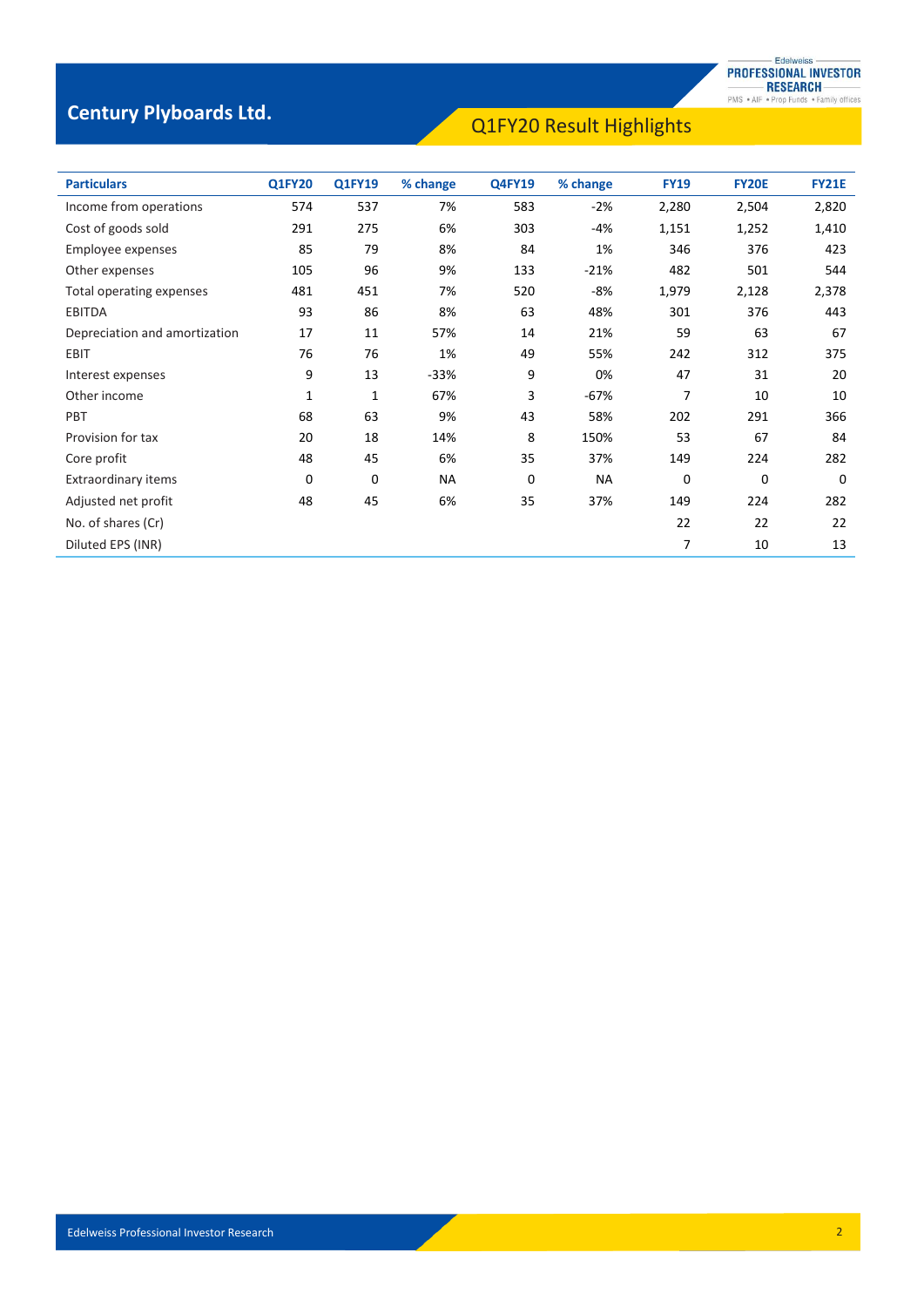## Q1FY20 Result Highlights **Century Plyboards Ltd.**



## **Financial Charts**



### **Volumes ('000)**







**Laminates Margins**



**MDF EBITDA Margins**



Source: Edelweiss Professional Investor Research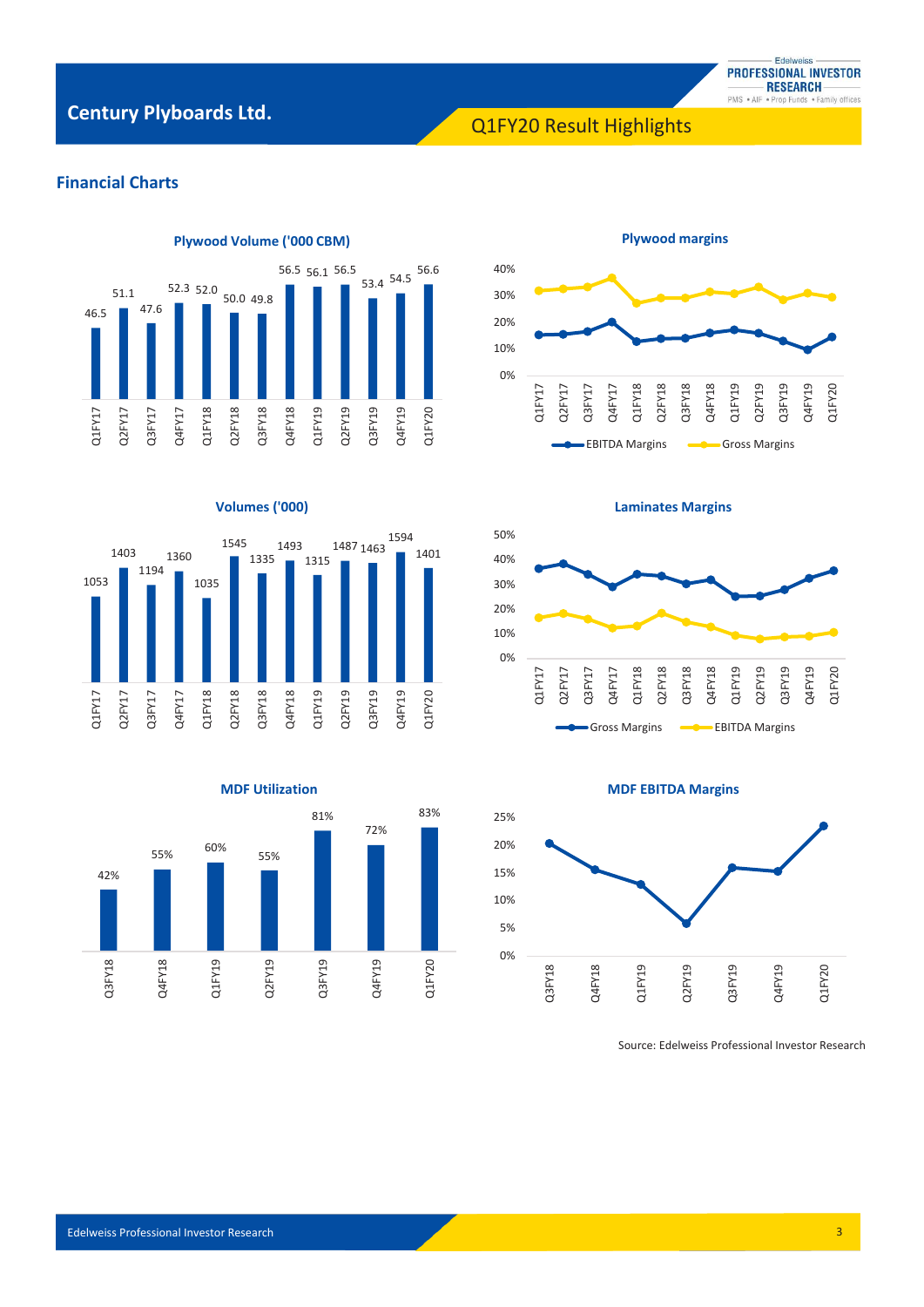## Q1FY20 Result Highlights **Century Plyboards Ltd.**



### **Previous Outlook**

**Q4FY19:** Century is a leader across various wood panel segments. While it was expected that GST and affordable housing would provide tailwinds, there have actually been headwinds which has led to repeated cuts in estimates. Demand environment has been weak, GST has worked reverse to expectations, raw material prices rose sharply across product lines and there was a supply glut in MDF and laminates. However we feel that these headwinds are reducing and numbers could have bottomed out. Steep price correction factors in all the pain and hence we retain BUY with a TP of INR 253 valuing the company at 20x FY21E P/E.

**Q3FY19:** Century is a leader across various wood panel segments and is expected to outpace industry growth. GST at 18% and government's thrust on affordable housing are potent tailwinds for this segment. Inspite of superior return ratios compared to other building material peers and high free cash flow generation, Century is trading at attractive valuations than most peers. Given the shift in management strategy to gain market share and expand distribution network, margins expected to be under pressure which is to some extent can be compensated by volume improvement going forward. We have revised our earnings downward by 4.5%/9% for FY19/20E. We value it at 14x FY20E earnings and thus arrive at a revised target price of INR

226.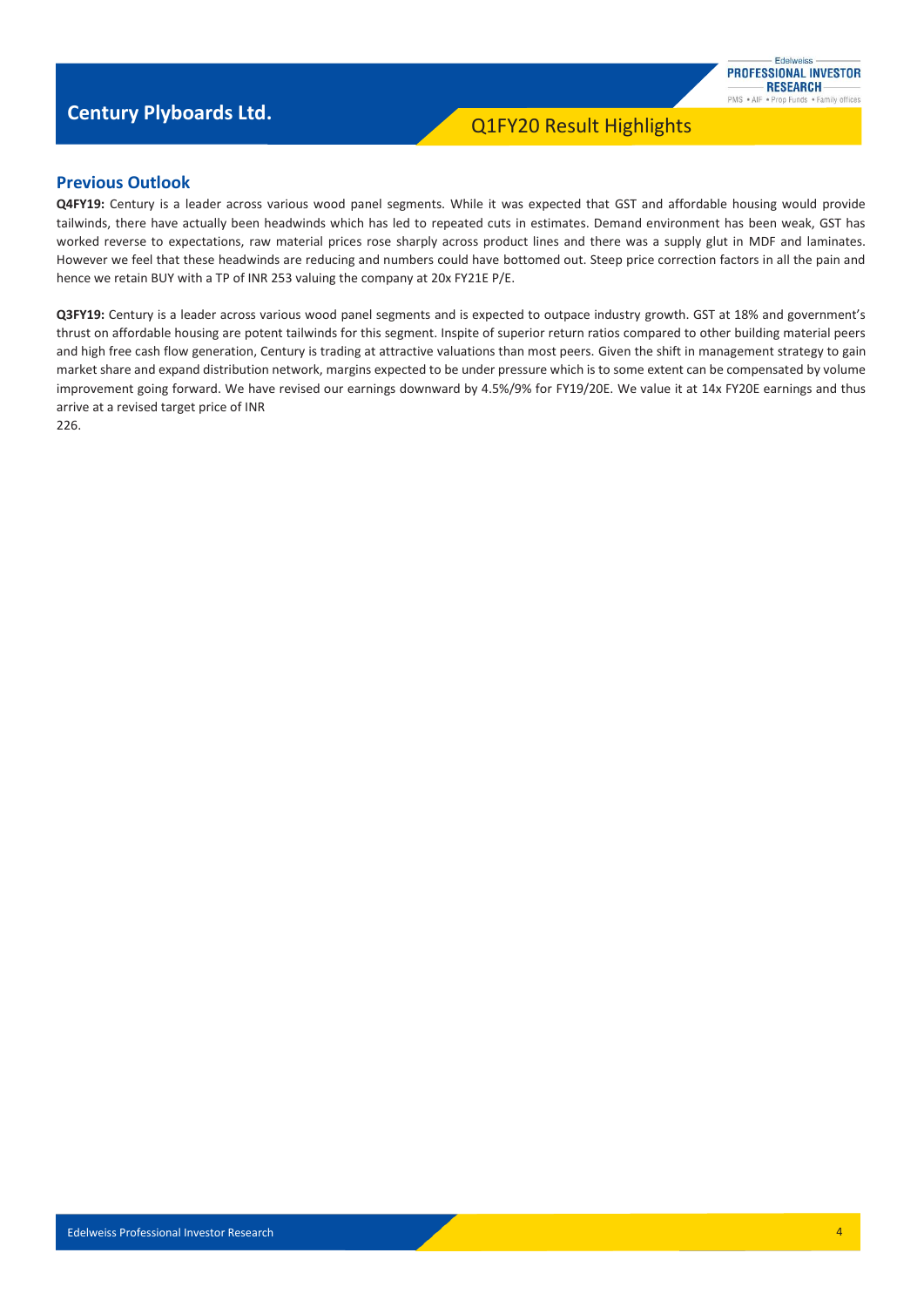## **Century Plyboards Ltd. Century Plyboards Ltd.**

| Income statement |
|------------------|
|                  |

| <b>Income statement</b>        |             |              |                |              | (INR crs)    |
|--------------------------------|-------------|--------------|----------------|--------------|--------------|
| <b>Year to March</b>           | <b>FY17</b> | <b>FY18</b>  | <b>FY19</b>    | <b>FY20E</b> | <b>FY21E</b> |
| Income from operations         | 1,819       | 2,060        | 2,280          | 2,504        | 2,820        |
| Direct costs                   | 938         | 986          | 1,151          | 1,252        | 1,410        |
| Employee costs                 | 273         | 312          | 346            | 376          | 423          |
| Other expenses                 | 296         | 430          | 482            | 501          | 544          |
| Total operating expenses       | 1,507       | 1,728        | 1,979          | 2,128        | 2,378        |
| <b>EBITDA</b>                  | 312         | 332          | 301            | 376          | 443          |
| Depreciation and amortisation  | 59          | 90           | 59             | 63           | 67           |
| EBIT                           | 253         | 242          | 242            | 312          | 375          |
| Interest expenses              | 30          | 36           | 47             | 31           | 20           |
| Other income                   | 23          | 8            | $\overline{7}$ | 10           | 10           |
| Profit before tax              | 245         | 214          | 202            | 291          | 366          |
| Provision for tax              | 52          | 45           | 53             | 67           | 84           |
| Core profit                    | 193         | 169          | 149            | 224          | 282          |
| Extraordinary items            | (0)         | 0            | $\mathbf 0$    | $\Omega$     | $\Omega$     |
| Profit after tax               | 193         | 169          | 149            | 224          | 282          |
| Minority Interest              | (3)         | (3)          | (3)            | (3)          | (3)          |
| Share from associates          | $\mathbf 0$ | 0            | $\mathbf 0$    | $\mathbf 0$  | $\Omega$     |
| Adjusted net profit            | 190         | 166          | 146            | 221          | 279          |
| Equity shares outstanding (mn) | 22          | 22           | 22             | 22           | 22           |
| EPS (INR) basic                | 9           | 8            | 7              | 10           | 13           |
| Diluted shares (Cr)            | 22          | 22           | 22             | 22           | 22           |
| EPS (INR) fully diluted        | 9           | 8            | 7              | 10           | 13           |
| Dividend per share             | 0           | $\mathbf{1}$ | $\mathbf{1}$   | $\mathbf{1}$ | $\mathbf{1}$ |
| Dividend payout (%)            | 0           | 12           | 12             | 12           | 12           |

### **Common size metrics- as % of net revenues**

| <b>Year to March</b>  | <b>FY17</b> | <b>FY18</b> | <b>FY19</b> | <b>FY20E</b> | <b>FY21E</b> |
|-----------------------|-------------|-------------|-------------|--------------|--------------|
| Operating expenses    | 82.8        | 83.9        | 86.8        | 85.0         | 84.3         |
| Depreciation          | 3.3         | 4.4         | 2.6         | 2.5          | 2.4          |
| Interest expenditure  | 1.7         | 1.7         | 2.1         | 1.2          | 0.7          |
| <b>EBITDA</b> margins | 17.2        | 16.1        | 13.2        | 15.0         | 15.7         |
| Net profit margins    | 10.5        | 8.1         | 6.4         | 8.8          | 9.9          |

### **Growth metrics (%)**

| <b>Year to March</b> | <b>FY17</b> | <b>FY18</b> | <b>FY19</b> | <b>FY20E</b> | <b>FY21E</b> |
|----------------------|-------------|-------------|-------------|--------------|--------------|
| Revenues             | 10.8        | 13.3        | 10.7        | 9.8          | 12.6         |
| <b>EBITDA</b>        | 7.8         | 6.4         | (9.3)       | 24.8         | 17.9         |
| PBT                  | 22.4        | (12.6)      | (5.7)       | 44.3         | 25.5         |
| Net profit           | 14.0        | (12.5)      | (11.9)      | 50.6         | 25.5         |
| <b>EPS</b>           | 12.6        | (11.1)      | (11.9)      | 50.6         | 25.5         |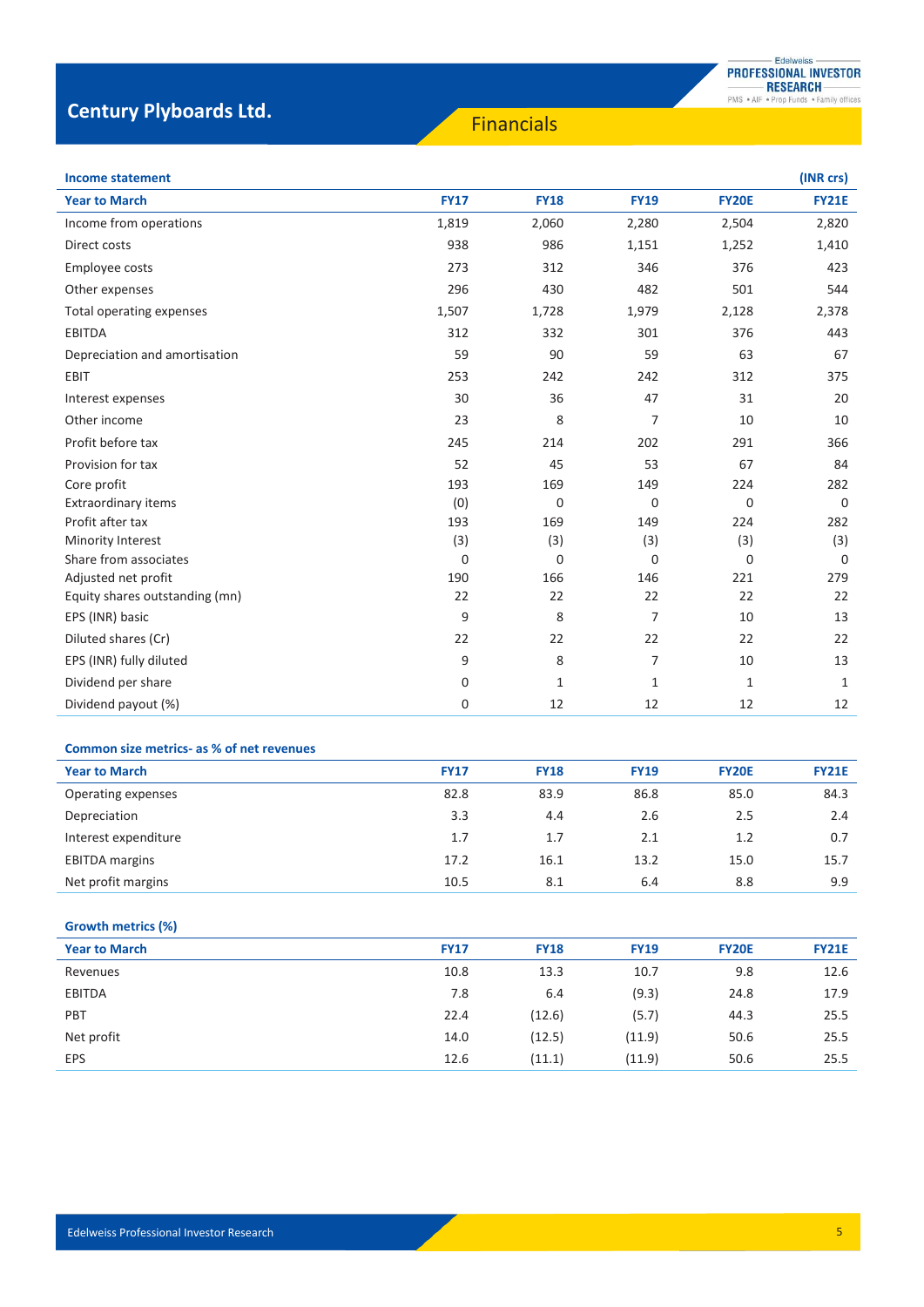## **Century Plyboards Ltd. Century Plyboards Ltd.**

| <b>Balance sheet</b>        |             |             |             |              | (INR cr)     |
|-----------------------------|-------------|-------------|-------------|--------------|--------------|
| As on 31st March            | <b>FY17</b> | <b>FY18</b> | <b>FY19</b> | <b>FY20E</b> | <b>FY21E</b> |
| Equity share capital        | 22          | 22          | 22          | 22           | 22           |
| Preference Share Capital    | 0           | 0           | $\mathbf 0$ | 0            | $\mathbf 0$  |
| Reserves & surplus          | 693         | 830         | 955         | 1,153        | 1,402        |
| Shareholders' funds         | 715         | 852         | 977         | 1,176        | 1,424        |
| Secured Ioans               | 521         | 544         | 489         | 339          | 189          |
| <b>Unsecured loans</b>      | 97          | 0           | $\mathbf 0$ | $\mathbf 0$  | $\mathbf 0$  |
| <b>Borrowings</b>           | 619         | 544         | 489         | 339          | 189          |
| Minority interest           | 12          | 18          | 25          | 25           | 25           |
| <b>Sources of funds</b>     | 1,345       | 1,414       | 1,491       | 1,540        | 1,638        |
| Gross block                 | 412         | 843         | 1,090       | 1,180        | 1,270        |
| Depreciation                | 106         | 196         | 255         | 318          | 385          |
| Net block                   | 306         | 647         | 835         | 862          | 884          |
| Capital work in progress    | 299         | 126         | 27          | $\mathbf 0$  | $\Omega$     |
| <b>Total fixed assets</b>   | 605         | 773         | 862         | 862          | 884          |
| Unrealised profit           | 0           | 0           | $\mathbf 0$ | 0            | 0            |
| Investments                 | 6           | 34          | 38          | 38           | 38           |
| Inventories                 | 301         | 382         | 461         | 432          | 487          |
| Sundry debtors              | 342         | 357         | 296         | 425          | 479          |
| Cash and equivalents        | 67          | 21          | 26          | 26           | 40           |
| Loans and advances          | 160         | 85          | 79          | 80           | 80           |
| Other current assets        | 0           | 0           | $\mathbf 0$ | $\mathbf 0$  | $\mathbf 0$  |
| Total current assets        | 870         | 845         | 862         | 964          | 1,086        |
| Sundry creditors and others | 219         | 275         | 292         | 343          | 386          |
| Provisions                  | 19          | 34          | 42          | 44           | 46           |
| Total CL & provisions       | 238         | 309         | 334         | 387          | 433          |
| Net current assets          | 633         | 536         | 528         | 577          | 653          |
| Net Deferred tax            | 67          | 71          | 63          | 63           | 63           |
| Misc expenditure            | 34          | $\Omega$    | $\Omega$    | $\Omega$     | $\Omega$     |
| <b>Uses of funds</b>        | 1,345       | 1,414       | 1,491       | 1,540        | 1,638        |
| Book value per share (INR)  | 32          | 38          | 44          | 53           | 64           |

| <b>Cash flow statement</b>                  |             |             |             |              | (INR crs)    |
|---------------------------------------------|-------------|-------------|-------------|--------------|--------------|
| <b>Year to March</b>                        | <b>FY17</b> | <b>FY18</b> | <b>FY19</b> | <b>FY20E</b> | <b>FY21E</b> |
| Net profit                                  | 194         | 169         | 149         | 224          | 282          |
| Add: Depreciation                           | 59          | 90          | 59          | 63           | 67           |
| Add: Misc expenses written off/Other Assets | 5           | 34          | 0           | 0            | 0            |
| Add: Deferred tax                           | (2)         | (4)         | 8           | 0            | 0            |
| Add: Others                                 | (3)         | (3)         | (3)         | (3)          | (3)          |
| Gross cash flow                             | 252         | 286         | 213         | 285          | 346          |
| Less: Changes in W. C.                      | 55          | (51)        | (13)        | 48           | 63           |
| Operating cash flow                         | 197         | 337         | 226         | 236          | 283          |
| Less: Capex                                 | 312         | 258         | 148         | 90           | 90           |
| Free cash flow                              | (115)       | 79          | 78          | 146          | 193          |

6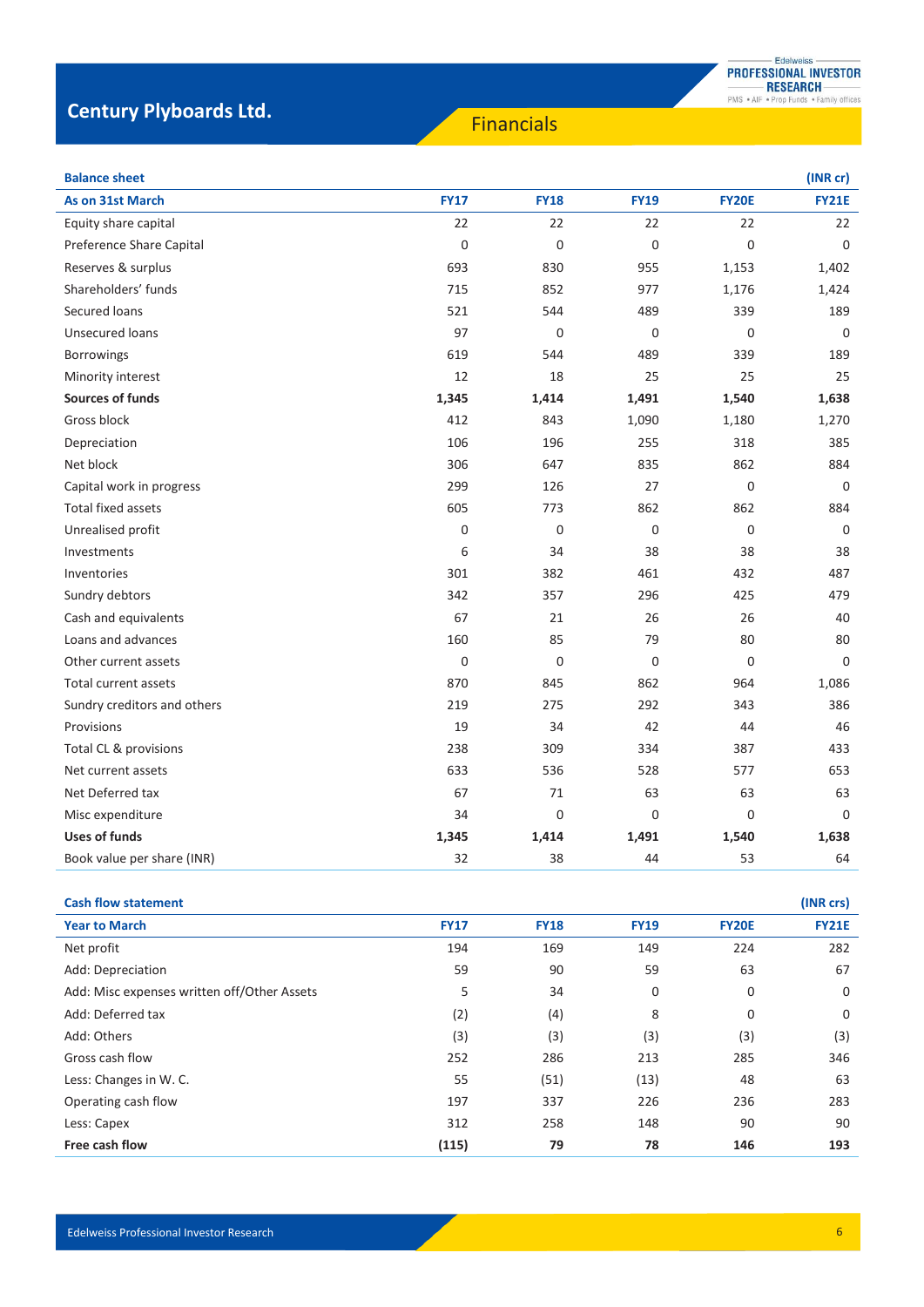# **Century Plyboards Ltd.** Financials

| . . | . .<br>× | ۰.<br>×<br>۰,<br>× |  |
|-----|----------|--------------------|--|

| <b>Year to March</b>         | <b>FY17</b>    | <b>FY18</b>    | <b>FY19</b>    | <b>FY20E</b>   | <b>FY21E</b> |
|------------------------------|----------------|----------------|----------------|----------------|--------------|
| <b>ROAE</b> (%)              | 31             | 22             | 16             | 21             | 22           |
| ROACE (%)                    | 23             | 18             | 17             | 22             | 25           |
| Debtors (days)               | 69             | 63             | 47             | 62             | 62           |
| Current ratio                | 4              | 3              | 3              | $\overline{2}$ | 3            |
| Debt/Equity                  | 0.9            | 0.6            | 0.5            | 0.3            | 0.1          |
| Inventory (days)             | 60             | 68             | 74             | 63             | 63           |
| Payable (days)               | 44             | 49             | 47             | 50             | 50           |
| Cash conversion cycle (days) | 85             | 82             | 74             | 75             | 75           |
| Debt/EBITDA                  | $\overline{2}$ | $\overline{2}$ | $\overline{2}$ | 1              | 0            |
| Adjusted debt/Equity         | 0.8            | 0.6            | 0.5            | 0.3            | 0.1          |
|                              |                |                |                |                |              |

### **Valuation parameters**

| <b>Year to March</b> | <b>FY17</b> | <b>FY18</b> | <b>FY19</b> | <b>FY20E</b> | <b>FY21E</b> |
|----------------------|-------------|-------------|-------------|--------------|--------------|
| Diluted EPS (INR)    | 8.6         | 7.6         | 6.7         | 10.1         | 12.7         |
| Y-o-Y growth $(\%)$  | 12.6        | (11.1)      | (11.9)      | 50.6         | 25.5         |
| CEPS (INR)           | 11.2        | 11.6        | 9.3         | 12.9         | 15.7         |
| Diluted P/E (x)      | 15.8        | 16.4        | 20.2        | 12.4         | 9.9          |
| Price/BV(x)          | 4.2         | 3.3         | 2.8         | 2.4          | 2.0          |
| EV/Sales (x)         | 2.0         | 1.7         | 1.5         | 1.2          | 1.0          |
| EV/EBITDA (x)        | 11.4        | 10.6        | 11.5        | 8.2          | 6.6          |
| Diluted shares O/S   | 22.3        | 22.3        | 22.3        | 22.3         | 22.3         |
| <b>Basic EPS</b>     | 8.6         | 7.6         | 6.7         | 10.1         | 12.7         |
| Basic PE (x)         | 15.8        | 16.4        | 20.2        | 12.4         | 9.9          |
| Dividend yield (%)   | 0.0         | 0.6         | 0.5         | 0.8          | 1.0          |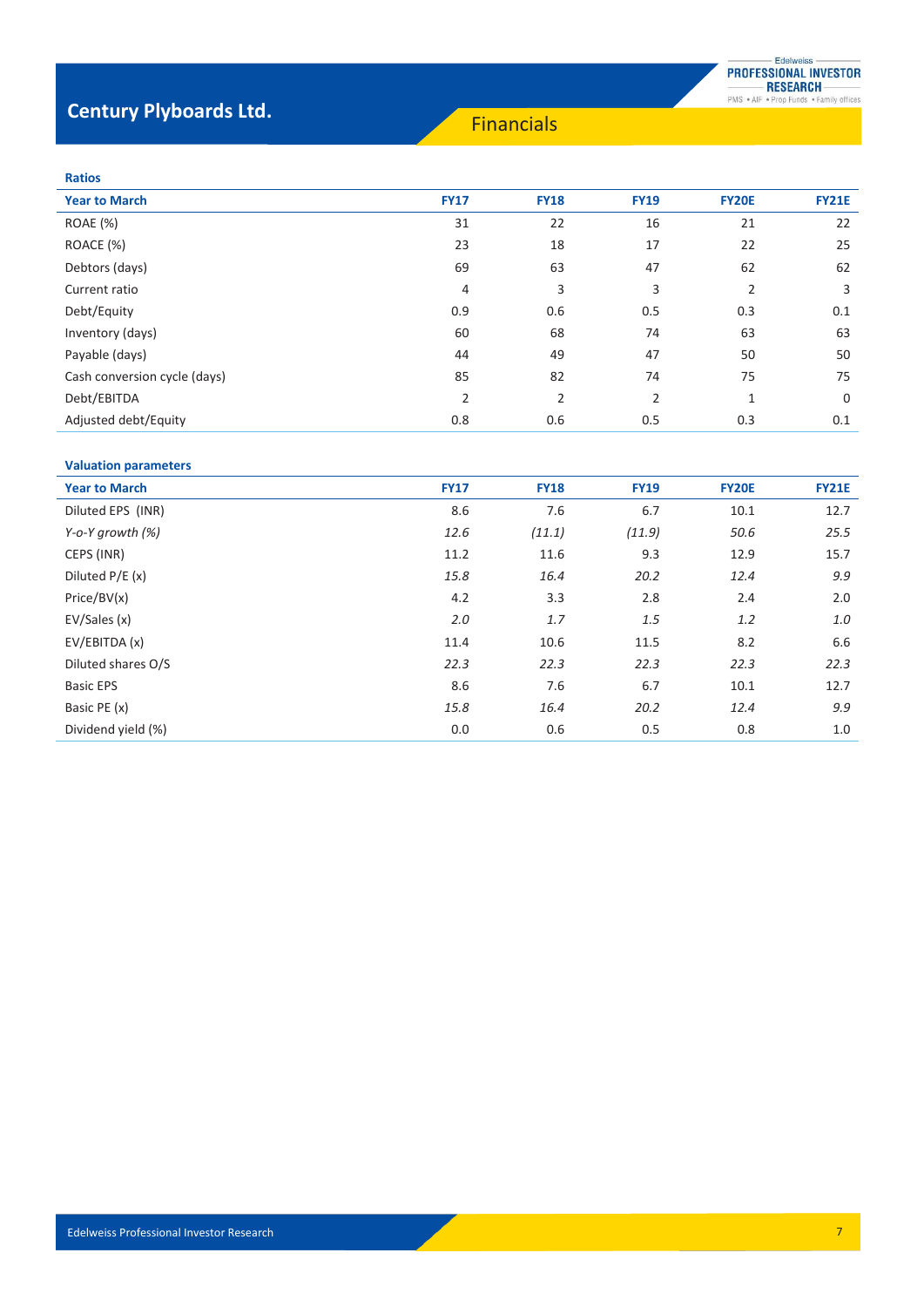## **Edelweiss Broking Limited**, 1st Floor, Tower 3, Wing B, Kohinoor City Mall, Kohinoor City, Kirol Road, Kurla(W) Board: (91-22) 4272 2200

| <b>Vinay Khattar</b><br>Head Research | VINAY<br><b>KHATTAR</b> | Digitally signed by VINAY KHATTAR<br>DN: c=IN. o=Personal. postalCode=400072.<br>st=Maharashtra.<br>2.5.4.20=87db74ffb17a70c89e8519a4d13e40e93c4<br>bcaba1a64d00f3c841d2fee3fa678.<br>serialNumber=cd5737057831c416d2a5f7064cb693<br>183887e7ff342c50bd877e00c00e2e82a1. |
|---------------------------------------|-------------------------|--------------------------------------------------------------------------------------------------------------------------------------------------------------------------------------------------------------------------------------------------------------------------|
| vinay.khattar@edelweissfin.com        |                         | cn=VINAY KHATTAR<br>Date: 2019.08.14 19:09:34 +05'30'                                                                                                                                                                                                                    |

| <b>Rating</b> | <b>Expected to</b>                              |
|---------------|-------------------------------------------------|
| Buy           | appreciate more than 15% over a 12-month period |
| <b>Hold</b>   | appreciate between 5-15% over a 12-month period |
| Reduce        | Return below 5% over a 12-month period          |

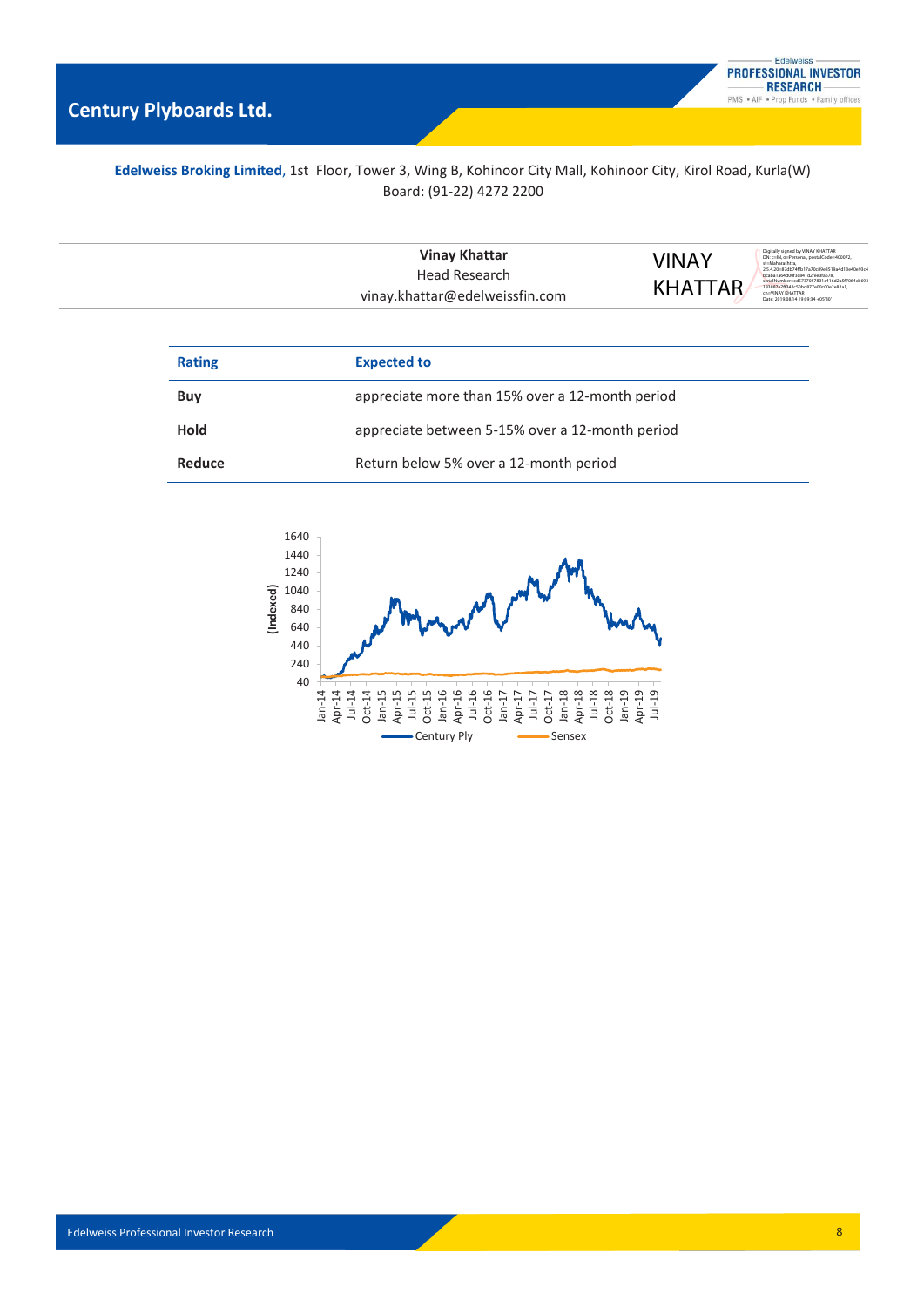### Disclaimer

Edelweiss Broking Limited ("EBL" or "Research Entity") is regulated by the Securities and Exchange Board of India ("SEBI") and is licensed to carry on the business of broking, depository services and related activities. The business of EBL and its Associates (list available on www.edelweissfin.com) are organized around five broad business groups - Credit including Housing and SME Finance, Commodities, Financial Markets, Asset Management and Life Insurance.

Broking services offered by Edelweiss Broking Limited under SEBI Registration No.: INZ000005231; Name of the Compliance Officer: Mr. Brijmohan Bohra, Email ID: complianceofficer.ebl@edelweissfin.com Corporate Office: Edelweiss House, Off CST Road, Kalina, Mumbai - 400098; Tel. 18001023335/022-42722200/022-40094279

This Report has been prepared by Edelweiss Broking Limited in the capacity of a Research Analyst having SEBI Registration No.INH000000172 and distributed as per SEBI (Research Analysts) Regulations 2014. This report does not constitute an offer or solicitation for the purchase or sale of any financia l instrument or as an official confirmation of any transaction. The information contained herein is from publicly available data or other sources believed to be reliable. This report is provided for assistance only and is not intended to be and must not alone be taken as the basis for an investment decision. The user assumes the entire risk of any use made of this information. Each recipient of this report should make such investigation as it deems necessary to arrive at an independent evaluation of an investment in the securities of companies referred to in this document (including the merits and risks involved), and should consult his own advisors to determine the merits and risks of such investment. The investment discussed or views expressed may not be suitable for all investors.

This information is strictly confidential and is being furnished to you solely for your information. This information should not be reproduced or redistributed or passed on directly or indirectly in any form to any other person or published, copied, in whole or in part, for any purpose. This report is not directed or intended for distribution to, or use by, any person or entity who is a citizen or resident of or located in any locality, state, country or other jurisdiction, where such distribution, publication, availability or use would be contrary to law, regulation or which would subject EBL and associates / group companies to any registration or licensing requirements within such jurisdiction. The distribution of this report in certain jurisdictions may be restricted by law, and persons in whose possession this report comes, should observe, any such restrictions. The information given in this report is as of the date of this report and there can be no assurance that future results or events will be consistent with this information. This information is subject to change without any prior notice. EBL reserves the right to make modifications and alterations to this statement as may be required from time to time. EBL or any of its associates / group companies shall not be in any way responsible for any loss or damage that may arise to any person from any inadvertent error in the information contained in this report. EBL is committed to providing independent and transparent recommendation to its clients. Neither EBL nor any of its associates, group companies, directors, employees, agents or representatives shall be liable for any damages whether direct, indirect, special or consequential including loss of revenue or lost profits that may arise from or in connection with the use of the information. Our proprietary trading and investment businesses may make investment decisions that are inconsistent with the recommendations expressed herein. Past performance is not necessarily a guide to future performance .The disclosures of interest statements incorporated in this report are provided solely to enhance the transparency and should not be treated as endorsement of the views expressed in the report. The information provided in these reports remains, unless otherwise stated, the copyright of EBL. All layout, design, original artwork, concepts and other Intellectual Properties, remains the property and copyright of EBL and may not be used in any form or for any purpose whatsoever by any party without the express written permission of the copyright holders.

EBL shall not be liable for any delay or any other interruption which may occur in presenting the data due to any reason including network (Internet) reasons or snags in the system, break down of the system or any other equipment, server breakdown, maintenance shutdown, breakdown of communication services or inability of the EBL to present the data. In no event shall EBL be liable for any damages, including without limitation direct or indirect, special, incidental, or consequential damages, losses or expenses arising in connection with the data presented by the EBL through this report.

We offer our research services to clients as well as our prospects. Though this report is disseminated to all the customers simultaneously, not all customers may receive this report at the same time. We will not treat recipients as customers by virtue of their receiving this report.

EBL and its associates, officer, directors, and employees, research analyst (including relatives) worldwide may: (a) from time to time, have long or short positions in, and buy or sell the securities thereof, of company(ies), mentioned herein or (b) be engaged in any other transaction involving such securities and earn brokerage or other compensation or act as a market maker in the financial instruments of the subject company/company(ies) discussed herein or act as advisor or lender/borrower to such company(ies) or have other potential/material conflict of interest with respect to any recommendation and related information and opinions at the time of publication of research report or at the time of public appearance. EBL may have proprietary long/short position in the above mentioned scrip(s) and therefore should be considered as interested. The views provided herein are general in nature and do not consider risk appetite or investment objective of any particular investor; readers are requested to take independent professional advice before investing. This should not be construed as invitation or solicitation to do business with EBL.

EBL or its associates may have received compensation from the subject company in the past 12 months. EBL or its associates may have managed or co-managed public offering of securities for the subject company in the past 12 months. EBL or its associates may have received compensation for investment banking or merchant banking or brokerage services from the subject company in the past 12 months. EBL or its associates may have received any compensation for products or services other than investment banking or merchant banking or brokerage services from the subject company in the past 12 months. EBL or its associates have not received any compensation or other benefits from the Subject Company or third party in connection with the research report. Research analyst or his/her relative or EBL's associates may have financial interest in the subject company. EBL, its associates, research analyst and his/her relative may have other potential/material conflict of interest with respect to any recommendation and related information and opinions at the time of publication of research report or at the time of public appearance.

Participants in foreign exchange transactions may incur risks arising from several factors, including the following: (i) exchange rates can be volatile and are subject to large fluctuations; (ii) the value of currencies may be affected by numerous market factors, including world and national economic, political and regulatory events, events in equity and debt markets and changes in interest rates; and (iii) currencies may be subject to devaluation or government imposed exchange controls which could affect the value of the currency. Investors in securities such as ADRs and Currency Derivatives, whose values are affected by the currency of an underlying security, effectively assume currency risk.

Research analyst has served as an officer, director or employee of subject Company: No EBL has financial interest in the subject companies: No

EBL's Associates may have actual / beneficial ownership of 1% or more securities of the subject company at the end of the month immediately preceding the date of publication of research report.

Research analyst or his/her relative has actual/beneficial ownership of 1% or more securities of the subject company at the end of the month immediately preceding the date of publication of research report: No

EBL has actual/beneficial ownership of 1% or more securities of the subject company at the end of the month immediately preceding the date of publication of research report: No Subject company may have been client during twelve months preceding the date of distribution of the research report.

There were no instances of non-compliance by EBL on any matter related to the capital markets, resulting in significant and material disciplinary action during the last three years. A graph of daily closing prices of the securities is also available at www.nseindia.com

#### Analyst Certification:

The analyst for this report certifies that all of the views expressed in this report accurately reflect his or her personal views about the subject company or companies and its or their securities, and no part of his or her compensation was, is or will be, directly or indirectly related to specific recommendations or views expressed in this report.